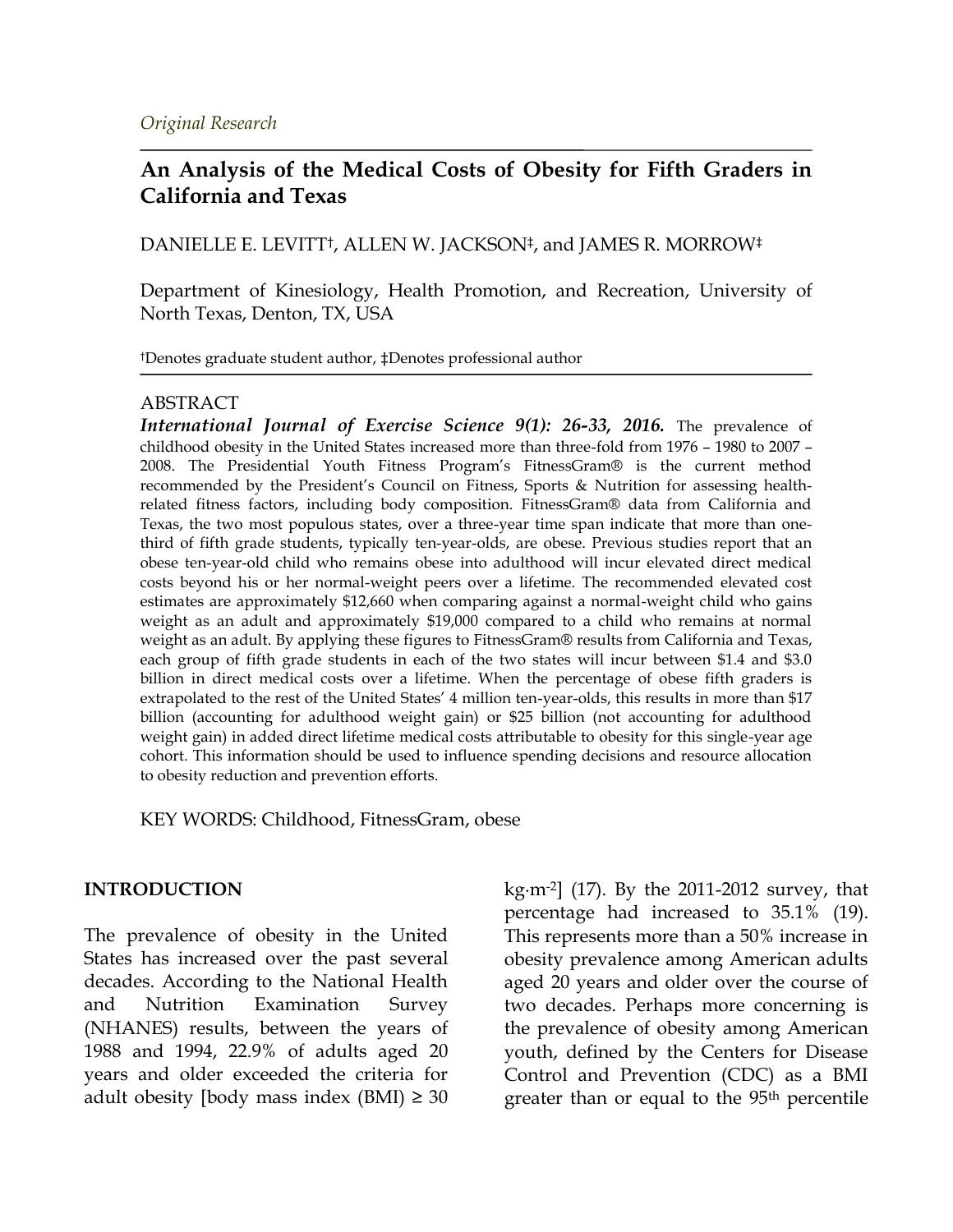on the CDC growth charts (2). Among children and adolescents aged 2 – 19 years, the prevalence of obesity increased from 5.5% between the years of 1976 and 1980 to 16.9% between 2007 and 2008 (18) and remained 16.9% between 2011 and 2012 (19).

Analyses of several large-scale data pools confirm that obesity contributes to the risk for development of many negative health outcomes including coronary heart disease, hypertriglyceridemia,

hypercholesterolemia, hypertension, and type II diabetes (20, 23). Using secondary data, Thompson and colleagues developed a model to analyze the relationship between BMI and several disease conditions in adults (23). Notably, they found that the risks for hypertension and type II diabetes are at least 2- and 3-fold higher for obese individuals with BMI values of 32.5 kg∙m-2 and 37.5 kg∙m-2, respectively, as compared to normal-weight individuals with BMI values of 22.5 kg∙m-2. Obesity-related health risks are not limited to adults. According to an analysis of Bogalusa Heart Study data, the odds ratios between childhood obesity and many cardiovascular disease risk factors, including hypercholesterolemia, hypertriglyceridemia, hyperinsulinemia, and hypertension are between 2.4 and 12.6, indicating a strong, positive association between childhood obesity and these specific risk factors (8).

Obesity-related health complications come at a substantial economic cost. Finkelstein and colleagues estimated that in 2006, the annual per capita medical expenditure for an obese person was \$1,429 (adjusted to reflect 2008 dollars) higher than for a

person of normal weight, which represents 42% higher medical costs for obese individuals compared to individuals with normal body weights (5). Data from over 3,000 counties and county equivalents across the United States indicate that in 2006, approximately 54 million individuals met the criteria for obesity (16). This equates to an extra \$77 billion (adjusted to reflect 2008 dollars) in medical spending attributable to obesity in 2006 alone.

Beginning in the 2013 – 2014 school year, the President's Council on Fitness, Sports & Nutrition adopted the Presidential Youth Fitness Program to replace the President's Challenge Physical Fitness Test (22). This program aims to encourage healthy, active lifestyles among youth. As part of this program, schools use the Presidential Youth Fitness Program's FitnessGram® to assess health-related fitness and use these data to inform physical education instruction. The FitnessGram® Scientific Advisory Board has developed four categories for classification of body composition: Very Lean, Healthy Fitness Zone (HFZ), Needs Improvement – Some Risk (NI – SR), and Needs Improvement – High Risk (NI – HR). Risk level was established based on body fat percentage, and body fat cutoff percentages were converted to corresponding BMI values. For ten-year olds, the NI – HR category includes boys with a BMI ≥ 20.8 kg∙m-2 and girls with a BMI ≥ 21.0 kg⋅m<sup>-2</sup> (12, 13, 15). These BMI cutoff values are lower than those utilized by the CDC, which defines childhood obesity as having a BMI at or above the 95<sup>th</sup> percentile on sex-specific BMI-for-age growth charts (2). The corresponding BMI values that the CDC uses to indicate obesity are 22.03 kg∙m-2 for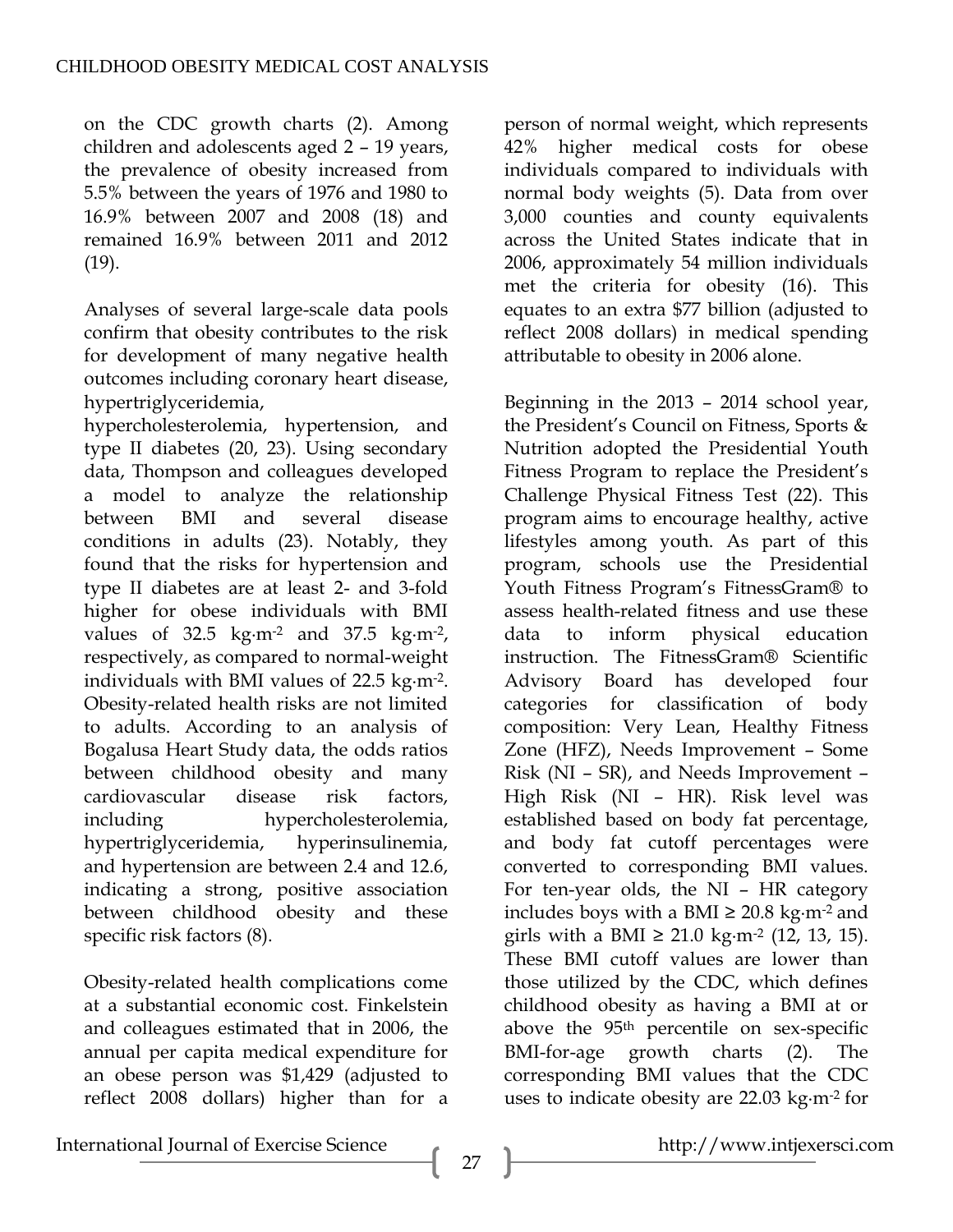boys aged 10.00 – 10.49 years, 24.16 kg∙m-2 for boys aged 10.50 – 10.99 years, 23.18 kg∙m-2 for girls aged 10.00 – 10.49 years, and 23.35 kg∙m-2 for girls aged 10.50 – 10.99 years (11). Thus, using the CDC childhood obesity estimates could result in a substantial underestimation of the number of children at risk for negative health outcomes based upon BMI.

Children identified as obese by BMI have an increased risk of developing health complications that were previously thought to be limited to adults such as hypertension and type II diabetes mellitus (3). These conditions are also well-known risk factors for the development of cardiovascular disease. Obese children aged ten years and older are likely to remain obese into early adulthood (28), and therefore, accrue medical costs associated with obesityrelated conditions. Knowledge of the medical costs associated with childhood obesity can provide a basis by which to justify the cost of childhood obesity prevention and treatment efforts. To this end, Finkelstein and colleagues analyzed the lifetime direct medical costs for an obese ten-year-old beyond the costs that a ten-year-old at a normal body weight would incur over his or her lifespan (7). The six investigations included in the metaanalysis each estimated longevity using a variety of factors such as probability of survival based on weight status (6), gender, and race (4, 14, 23-25, 27). Based upon this meta-analysis, two low- and high-end cost estimates were provided: one that accounted for adulthood weight gain among normal-weight children and one that compared against children who remained at normal weight through adulthood. Results suggested that an obese

ten-year-old, typically in the fifth grade, will incur between \$12,660 (low-end; recommended) and \$19,630 (high-end) of incremental direct medical costs when accounting for weight gain through adulthood and between \$16,310 (low-end) and \$19,350 (high-end) with a recommended cost estimate of \$19,000 when contrasted with a child who remains at normal weight throughout adulthood (4, 7, 14, 23, 24, 27). Using these recommended estimates along with results from the FitnessGram® body composition classifications, the purpose of this analysis is to estimate the lifetime economic impact of childhood obesity for this single age cohort in the two most populous states, California and Texas.

### **METHODS**

FitnessGram® data from the school years 2010-2011, 2011-2012, and 2012-2013 were obtained for California (1) and Texas (21). These data were school-level and included boys and girls from all public school districts in these two states. The total number of fifth grade students tested for BMI in California and in Texas and the number of fifth grade students in each BMI category were calculated for each of the three school years. The FitnessGram® Scientific Advisory Board has determined that BMI values at or above 20.8 kg∙m-2 for ten-year-old boys and 21.0 kg∙m-2 for tenyear-old girls represent high health risk (15). The California report included the total number of fifth graders tested for body composition as well as the number and percentage of students in each fitness zone. The Texas report included data for each grade level and further separated the data by district and gender. The total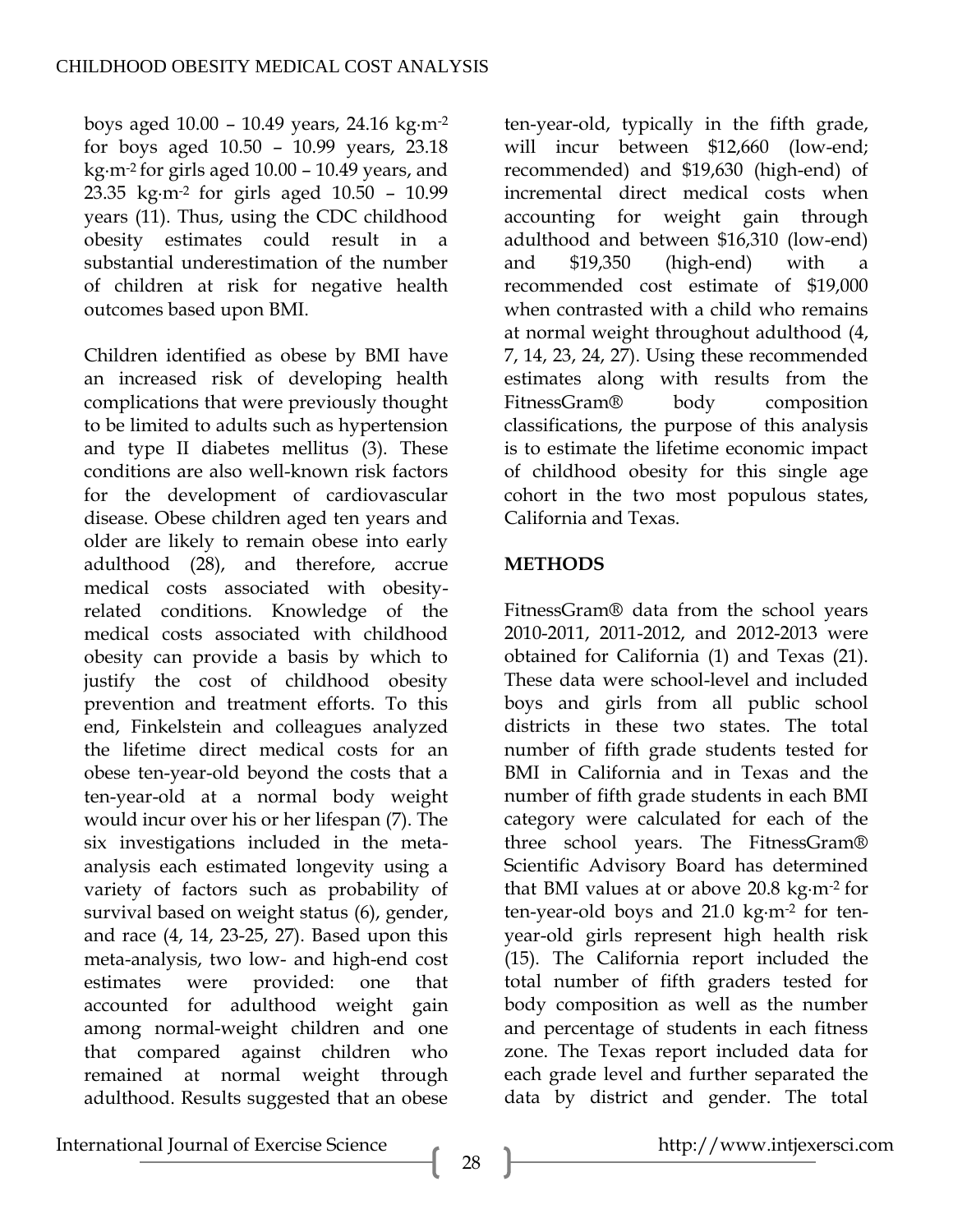number of fifth graders tested for body composition and the number and percentage of students in each fitness zone were calculated using Excel. Then, using the low, high, and recommended cost estimates suggested by Finkelstein and colleagues (7), the lifetime direct medical costs attributable to obesity were calculated for students in the NI – HR category for each of the three school years in California and in Texas by multiplying the number of students in this category by the corresponding cost estimate per obese student. Calculations were performed using two sets of elevated lifetime direct medical cost estimates. The first set of estimates compared the direct medical costs for obese children against the direct medical costs for normal-weight children who gain weight as adults. The second set of estimates compared the direct medical costs for obese children against the direct medical costs for normal-weight children who remain at normal body weight as adults The results reflect the lifetime direct medical costs attributable to obesity for each fifth grade cohort over the three-year period in California and Texas. The analysis used the costs estimated for a ten-year-old obese child; however, it should be noted that students in the fifth grade range from ages 9-11.

# **RESULTS**

The percentage of fifth grade students with BMI values in each category remained stable from the 2010 – 2011 school year through the 2012 – 2013 school year within each state (see Table 1). Just over half of fifth graders in each state were identified as having BMI values in the HFZ, whereas at least one-third of fifth graders in each state were identified as having BMI values in the NI – HR category. In California, between 33.7 and 34.2 percent of students were categorized as NI – HR for BMI, and in Texas, between 36.5 and 36.8 percent of students were categorized as NI – HR for BMI during this timeframe. Despite their geographical distance from one another, California and Texas had comparable percentages of students in each category for each of the three school years.

The number of fifth grade students who had BMI values in the NI – HR zone for each year in each state was multiplied by the estimated per capita lifetime direct medical costs of obesity previously established by Finkelstein and colleagues (7). The resulting values represent the low, high, and recommended statewide lifetime costs of obesity for the ten-year-old cohorts accounting for adulthood weight gain (see Table 2) and compared to children who maintain normal weight as adults (see Table 3).

# **DISCUSSION**

Using the Presidential Youth Fitness Program's FitnessGram® body composition data, results indicate that in each of the two most populous states, childhood obesity for each cohort of fifth graders over the 3-year timeframe will cost between \$1.4 and \$3.0 billion (compared to normal-weight children who become overweight as adults) and \$1.8 and \$3.0 billion (compared to normal-weight children who remain at normal weight as adults) beyond the direct medical expenses for children of normal weight who remain at normal weight throughout adulthood. These results represent the costs solely for fifth graders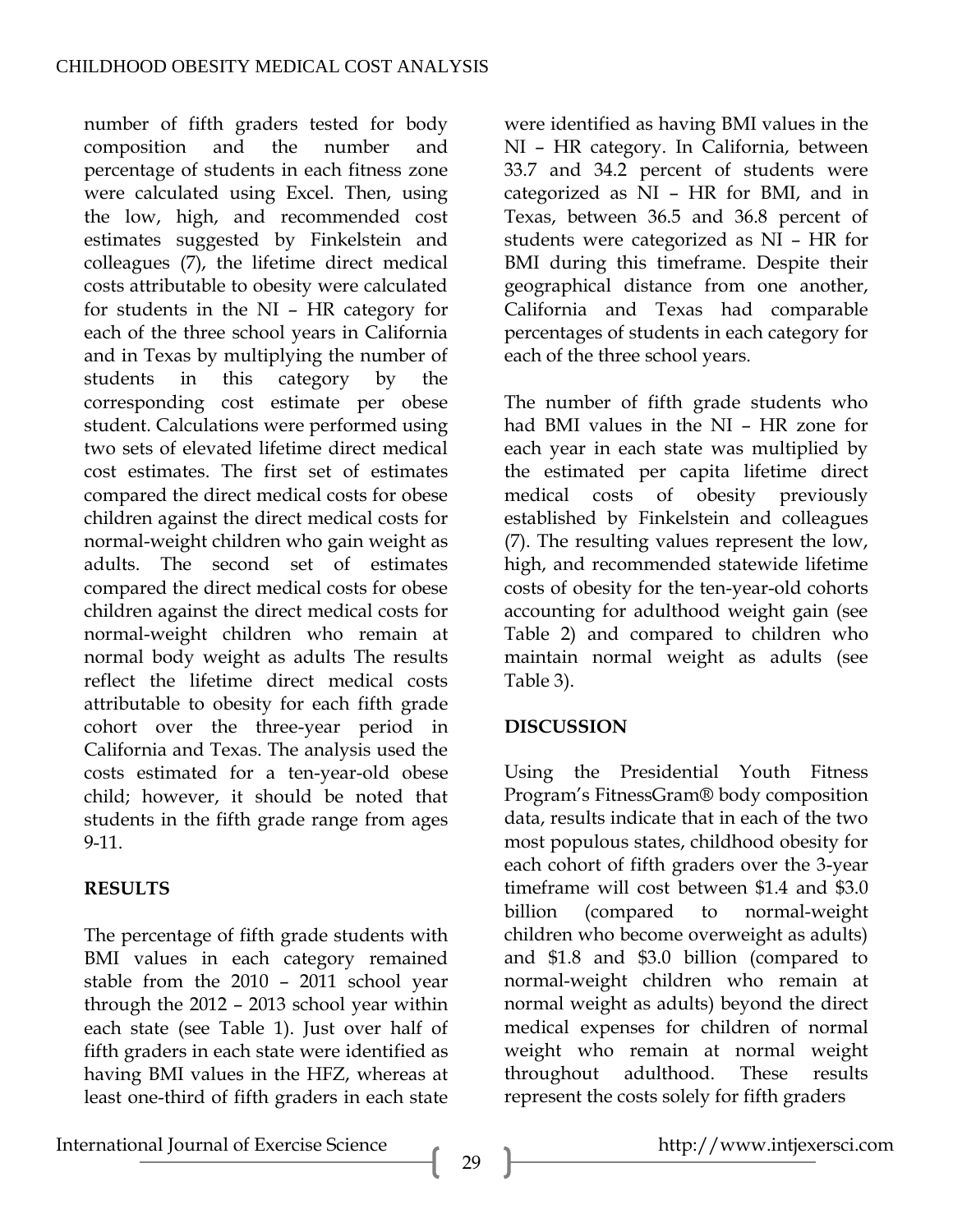### CHILDHOOD OBESITY MEDICAL COST ANALYSIS

**Table 1.** Number and percentage of fifth graders in each BMI category by state and school year. BMI = body mass index; HFZ = healthy fitness zone; NI – SR = needs improvement – some risk; NI - HR = needs improvement – high risk.

|               | # Tested<br>(BMI) | $#$ in HFZ<br>(BMI) | $\%$ in HFZ | # in<br>$NI - SR$ | $\%$ in<br>$NI - SR$ | # in<br>$NI - HR$ | $\%$ in<br>$NI-HR$ |  |
|---------------|-------------------|---------------------|-------------|-------------------|----------------------|-------------------|--------------------|--|
| California    |                   |                     |             |                   |                      |                   |                    |  |
| $2010 - 2011$ | 456.409           | 237,819             | 52.1        | 62,528            | 13.7                 | 156,092           | 34.2               |  |
| $2011 - 2012$ | 450.104           | 236,387             | 52.5        | 61.214            | 13.6                 | 152,585           | 33.9               |  |
| $2012 - 2013$ | 447,619           | 238,342             | 53.2        | 58,638            | 13.1                 | 150,848           | 33.7               |  |
| <b>Texas</b>  |                   |                     |             |                   |                      |                   |                    |  |
| $2010 - 2011$ | 337,514           | 170,307             | 50.5        | 44,133            | 13.1                 | 123,074           | 36.5               |  |
| $2011 - 2012$ | 296,887           | 149,524             | 50.4        | 38,233            | 12.9                 | 109,130           | 36.8               |  |
| $2012 - 2013$ | 326,982           | 163,958             | 50.1        | 42,660            | 13.0                 | 120,364           | 36.8               |  |

**Table 2.** Calculated lifetime direct medical costs of obesity for students in the NI – HR zone in California and Texas, accounting for adulthood weight gain. NI – HR = needs improvement – high risk.

|                        | # in $NI - HR$ | Low/Recommended Cost<br><b>Estimate \$12,660</b> | High Cost Estimate \$19,630 |  |  |  |  |
|------------------------|----------------|--------------------------------------------------|-----------------------------|--|--|--|--|
| California-High Risk   |                |                                                  |                             |  |  |  |  |
| $2010 - 2011$          | 156,092        | \$1,976,124,720                                  | \$3,064,085,960             |  |  |  |  |
| 2011 - 2012            | 152,585        | \$1,931,726,100                                  | \$2,995,243,550             |  |  |  |  |
| $2012 - 2013$          | 150,848        | \$1,909,735,680                                  | \$2,961,146,240             |  |  |  |  |
| <b>Texas-High Risk</b> |                |                                                  |                             |  |  |  |  |
| $2010 - 2011$          | 123,074        | \$1,558,116,840                                  | \$2,415,942,620             |  |  |  |  |
| 2011 - 2012            | 109,130        | \$1,381,585,800                                  | \$2,142,221,900             |  |  |  |  |
| $2012 - 2013$          | 120,364        | \$1,523,808,240                                  | \$2,362,745,320             |  |  |  |  |

**Table 3.** Calculated lifetime direct medical costs of obesity for students in the NI – HR zone in California and Texas, compared to children who maintain normal weight as adults. NI – HR = needs improvement – high risk.

|                        | # in $NI - HR$ | <b>Low Cost Estimate</b><br>\$16,310 | <b>High Cost Estimate</b><br>\$19,350 | Recommended Cost<br><b>Estimate \$19,000</b> |  |
|------------------------|----------------|--------------------------------------|---------------------------------------|----------------------------------------------|--|
| California-High Risk   |                |                                      |                                       |                                              |  |
| $2010 - 2011$          | 156,092        | \$2,545,860,520                      | \$3,020,380,200                       | \$2,965,748,000                              |  |
| $2011 - 2012$          | 152,585        | \$2,488,661,350                      | \$2,952,519,750                       | \$2,899,115,000                              |  |
| $2012 - 2013$          | 150,848        | \$2,460,330,880                      | \$2,918,908,800                       | \$2,866,112,000                              |  |
| <b>Texas-High Risk</b> |                |                                      |                                       |                                              |  |
| $2010 - 2011$          | 123.074        | \$2,007,336,940                      | \$2,381,481,900                       | \$2,338,406,000                              |  |
| $2011 - 2012$          | 109,130        | \$1,779,910,300                      | \$2,111,665,500                       | \$2,073,470,000                              |  |
| $2012 - 2013$          | 120,364        | \$1,963,136,840                      | \$2,329,043,400                       | \$2,286,916,000                              |  |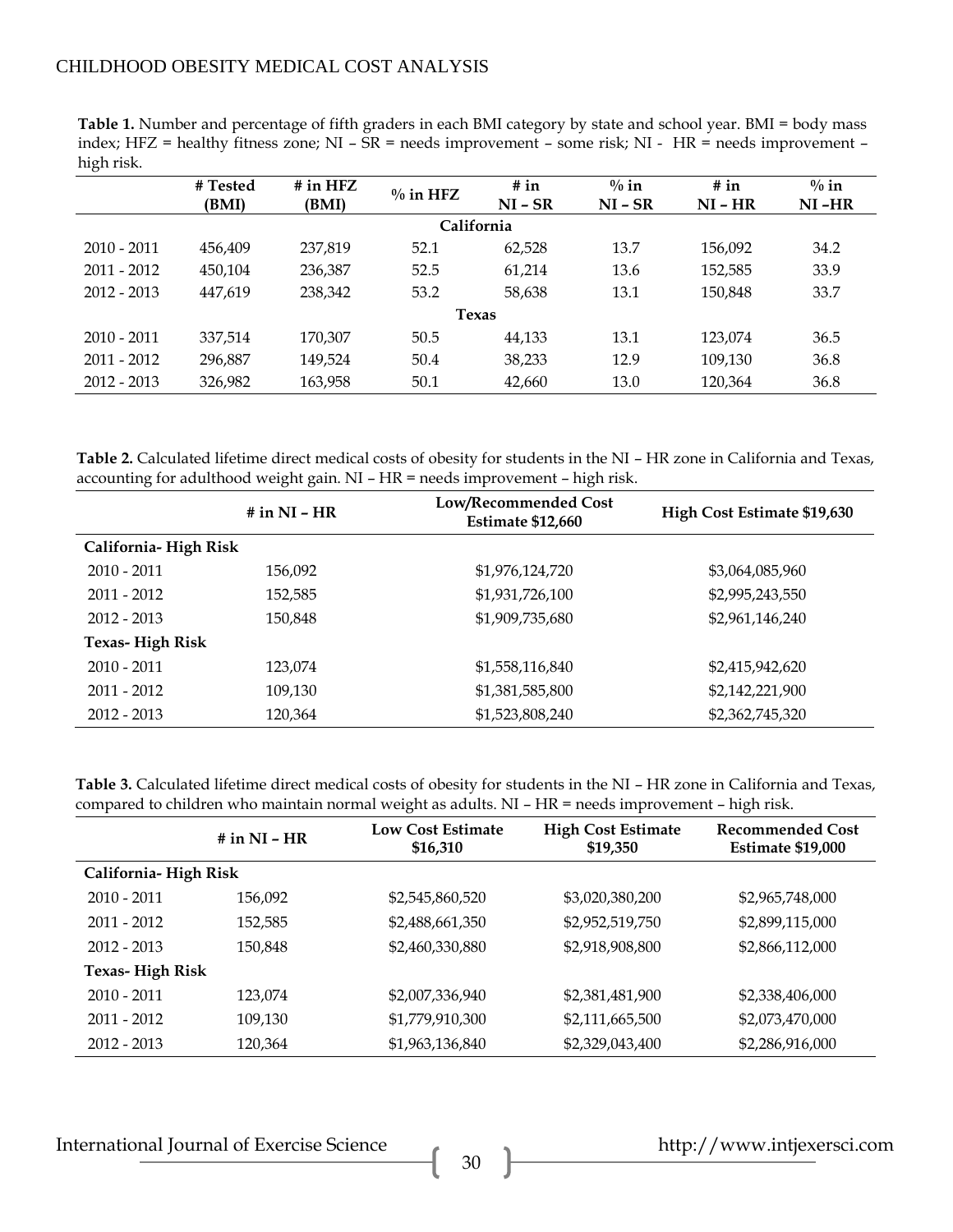in California and Texas and not the additional accrued expenses for children of other ages as Finkelstein and colleagues only estimated costs for the ten-year-old age group (7). Additionally, these values represent only the direct medical costs and not indirect costs, such as absenteeism, which would result in higher estimates. Throughout the three years for which data were analyzed, the number of fifth graders who presented with BMI values in the NI – HR zone remained stable. This underscores the need for the development of effective childhood obesity prevention and reduction efforts.

FitnessGram® results indicate that on average, 33.9% of fifth graders in California and 36.7% of fifth graders in Texas have BMI values that place them at high risk for problematic health outcomes. The number of ten-year-olds in the US population was just over 4 million on July 1 each year from 2010 to 2012 (26). If the percentage of fifth graders with BMI values in the NI – HR category in California and Texas were extrapolated to the US population of tenyear-olds, this results in a potential lifetime economic burden of approximately \$17 billion (accounting for adulthood weight gain) or \$25 billion (not accounting for adulthood weight gain) in direct medical costs beyond that of individuals at a healthy weight for each single-year age cohort.

In contrast to these findings, NHANES data from 2011 – 2012 indicate that 17.7% of children aged 6 – 11 were classified as obese by BMI according to the CDC standards (19). Using this obesity estimate along with recommended cost estimates, the increased lifetime economic burden of obesity would

be approximately \$9 billion (accounting for adulthood weight gain) or \$13.5 billion (not accounting for adulthood weight gain) in direct medical costs for each single-year age cohort. This discrepancy might be partially due to the method used for the determination of childhood obesity. The CDC defines obesity for youth ages 2 – 19 as having a BMI greater than or equal to the 95<sup>th</sup> percentile on sex-specific BMI-for-age growth charts (2). Using this method, the minimum BMI values that indicate obesity are 22.03 kg∙m-2 for boys aged 10.00 – 10.49 years, 24.16 kg∙m-2 for boys aged 10.50 – 10.99 years, 23.18 kg∙m-2 for girls aged 10.00 – 10.49 years, and 23.35 kg∙m-2 for girls aged 10.50 – 10.99 years (11). The BMI values that indicate childhood obesity per the CDC method are higher than those utilized in the FitnessGram® to indicate high risk of excess adiposity-associated health problems. The FitnessGram® Scientific Advisory Board has identified body fat percentages that correspond with increased metabolic syndrome and cardiovascular disease risk factors in children and calculated the associated BMI values (9, 13). These BMI values, 20.8 kg∙m-2 for ten-yearold boys and 21.0 kg∙m-2 for ten-year-old girls, were identified as the cutoff values for high-risk BMI (15). Meta-analysis conducted by Javed and colleagues suggests that the CDC BMI standard to determine childhood obesity status compared to reference measures of adiposity defined as a high body fat percentage (i.e., dual-energy X-ray absorptiometry scan, hydrostatic weighing, or air-displacement plethysmography) is highly specific (pooled specificity = 0.93) but less sensitive (pooled sensitivity = 0.73) and thus might fail to detect excess body fatness in over 25% of cases (10). Therefore,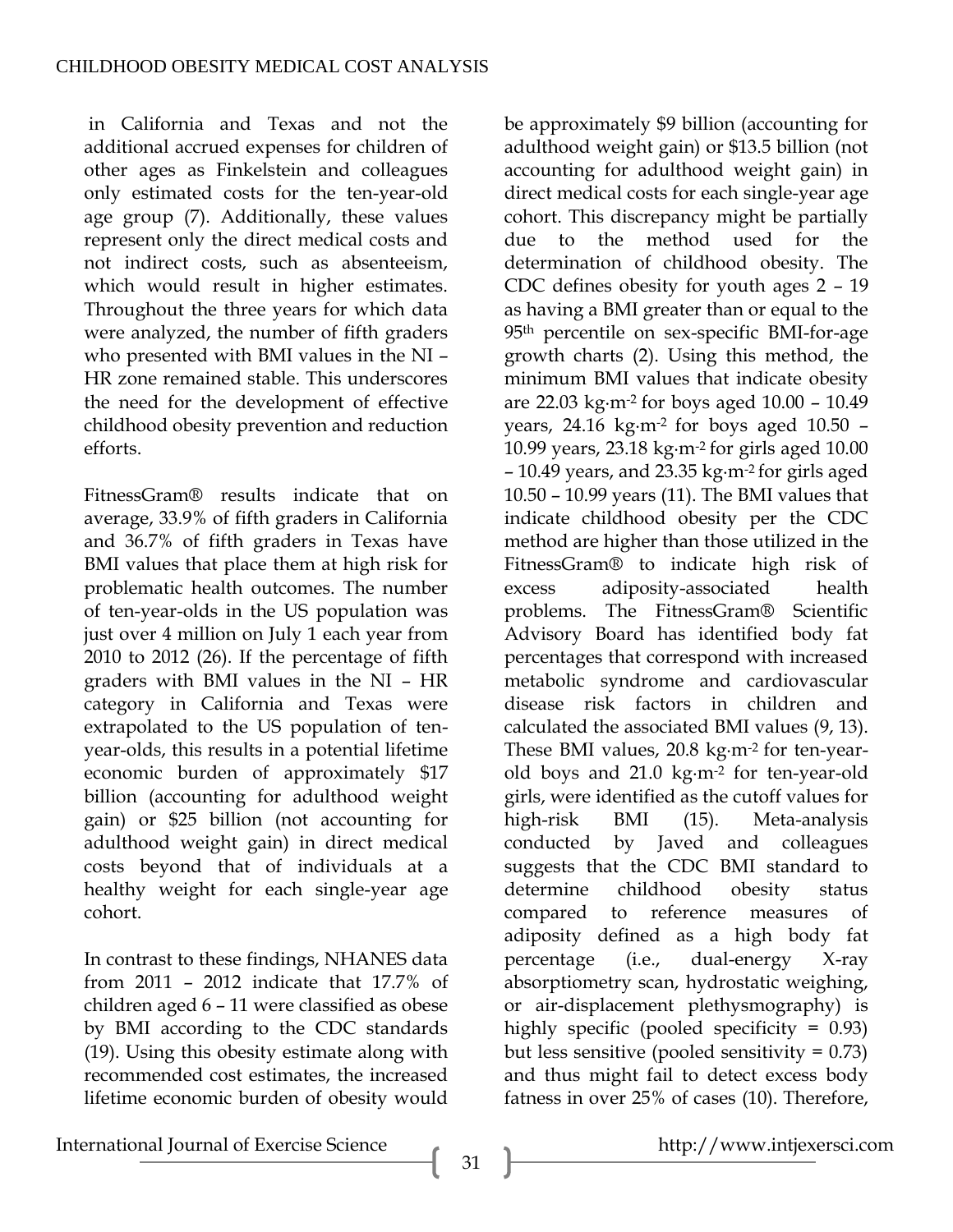the lower BMI cutoff values used to determine high-risk BMI in the FitnessGram® will increase the sensitivity of the childhood obesity estimate.

While the FitnessGram® is a useful tool to help identify children who are at increased risk based on BMI and researchers can use this information to estimate the economic impact of obesity, a limitation of this study is that FitnessGram® results were not available for many states. Data from states in the Midwest and Northeast are lacking. As the FitnessGram® is administered to students nationwide as part of the Presidential Youth Fitness Program, more data will become available and more rigorous analysis should be performed on nationwide data. However, the current analysis uses data from the two most populous states in the union and underscores the large economic impact of childhood obesity.

Using BMI data from the Presidential Youth Fitness Program's FitnessGram® over a three-year timespan and the estimated lifetime direct medical costs associated with obesity as recommended by Finkelstein and colleagues (7), results indicate that the estimated lifetime medical costs of childhood obesity in the two most populous states, California and Texas, are between \$1.4 and \$3.0 billion for each single-year age cohort analyzed. This information can be used to encourage spending, resource development, and prevention program implementation to reduce obesity in these two states. Further analyses should be conducted to estimate the economic burden associated with childhood obesity using the criterionreferenced FitnessGram® BMI standards

across the United States when data are available.

### **REFERENCES**

1. California Department of Education. PFT Statewide Research Files, 2013. http://www.cde.ca.gov/ta/tg/pf/pftresearch.asp. Accessed 2014.

2. Centers for Disease Control and Prevention. About BMI for Children and Teens, 2014. http://www.cdc.gov/healthyweight/assessing/bm i/childrens\_bmi/about\_childrens\_bmi.html. Accessed 2014.

3. Daniels SR. The consequences of childhood overweight and obesity. Future Child 16: 47-67, 2006.

4. Finkelstein EA, Trogdon JG, Brown DS, Allaire BT, Dellea PS, and Kamal-Bahl SJ. The lifetime medical cost burden of overweight and obesity: Implications for obesity prevention. Obesity 16: 1843-1848, 2008.

5. Finkelstein EA, Trogdon JG, Cohen JW, Dietz W. Annual medical spending attributable to obesity: Payer-and service-specific estimates. Health Aff 28: w822-31, 2009.

6. Finkelstein EA, Brown DS, Wrage LA, Allaire BT, and Hoerger TJ. Individual and aggregate years-oflife-lost associated with overweight and obesity. Obesity 18: 333-339, 2010.

7. Finkelstein EA, Graham WC, Malhotra R. Lifetime direct medical costs of childhood obesity. Pediatrics 133: 854-862, 2014.

8. Freedman DS, Dietz WH, Srinivasan SR, Berenson GS. The relation of overweight to cardiovascular risk factors among children and adolescents: The Bogalusa Heart Study. Pediatrics 103: 1175-1182, 1999.

9. Going SB, Lohman TG, Eisenmann JC. Body composition assessments. In: FITNESSGRAM/ACTIVITYGRAM Reference Guide. Plowman, SA and Meredith, MD, eds., 2013. pp. 7-1-7-12.